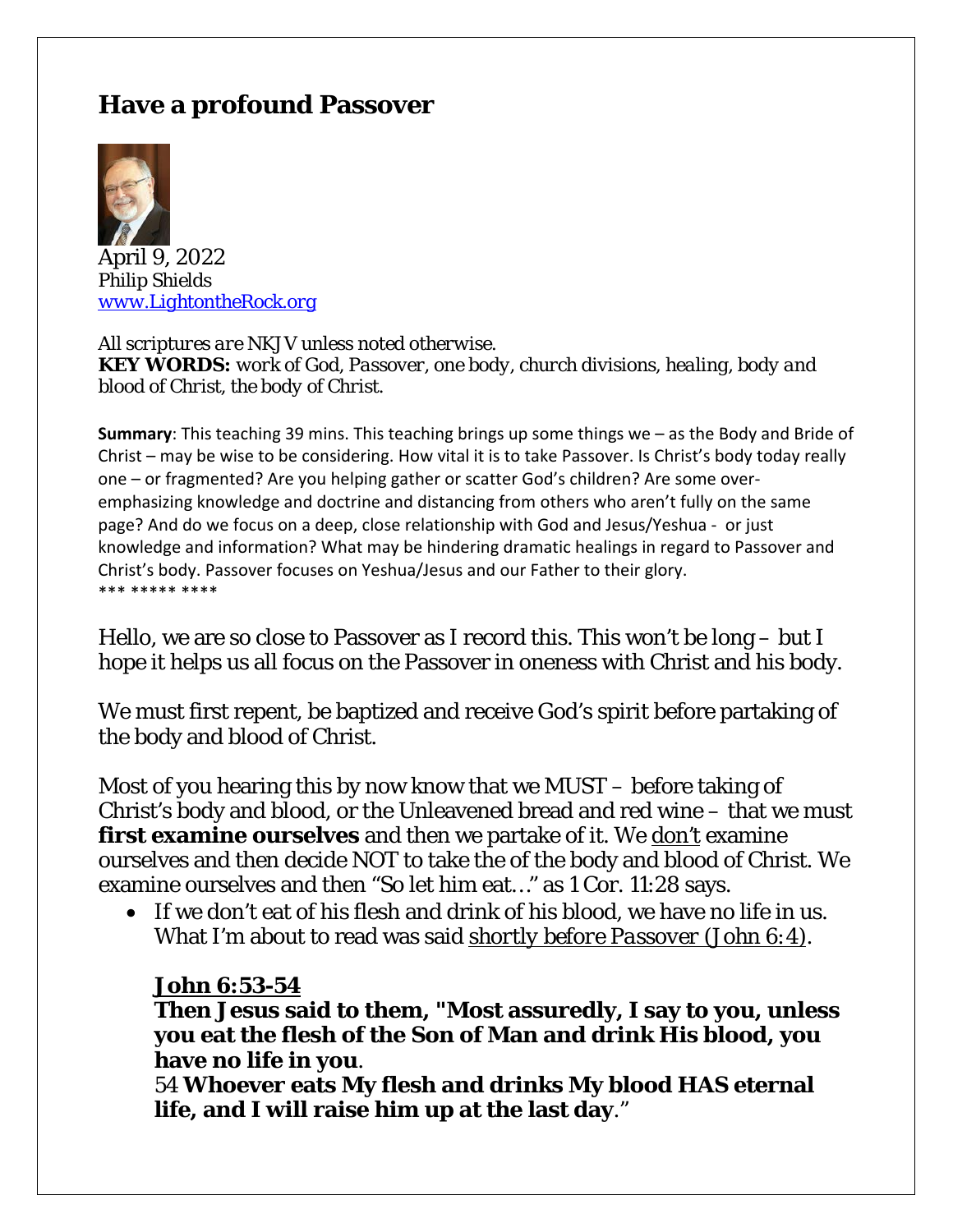• If you are baptized and had hands laid on you for the reception of God's Holy Spirit*, God's Holy Spirit has immersed you into the body of Christ*.

# **1 Corinthians 12:12-14**

"For as the body is one and has many members, but all the members of that one body, being many, are one body, so also is Christ. 13 **For by one Spirit we were all baptized into one body** whether Jews or Greeks, whether slaves or free — and have all been made to drink into one Spirit. 14 For in fact the body is not one member but many."

**Holy, precious brothers and sisters in Jesus Christ, the church, or**  *ekklesia***, is ONE body**, **not many splits or split up bodies**. In the song "Onward Christian soldiers" there's the phrase "all one body we…" "ONE in hope and doctrine, ONE in charity" – but we're NOT "all one body we."

### *As we come to Passover, be praying that God will bring his church together. Christ's body is NOT to be divided (1 Cor. 1:10-13). Paul's plea was that there be no divisions in the body.*

## **1 Corinthians 1:10-13**

10 Now I **plead** with you, brethren, by the name of our Lord Jesus Christ, that you all speak the same thing, **and that there be no divisions among you**, but that you be perfectly joined together in the same mind and in the same judgment. 11 For it has been declared to me concerning you, my brethren, by those of Chloe's household, that there are contentions among you. 12 Now I say this, that each of you says, "I am of Paul," or "I am of Apollos," or "I am of Cephas," or "I am of Christ." **13 Is Christ divided? Was Paul crucified for you? Or were you baptized in the name of Paul?"**

So if you're part of those who are dividing – ARE YOU even a part of the ONE body of Christ? I assure you; the total body of Christ is not limited to where YOU attend! And I also assure you there are people where you attend who are NOT part of Christ's body. Jesus said that he will bring sheep not of this flock, and there shall be ONE flock.

## **John 10:16**

"And other sheep I have which are not of this fold; them also I must bring, and *they* will hear **My** voice**; and there will be ONE flock** and **one** shepherd."

**What is "the BODY of Christ?"** *Is it just a (or your) specific corporate group?* Absolutely not. It is anyone who has and is led by God's SPIRIT – everywhere in the world. Those LED by God's spirit are sons of God (Romans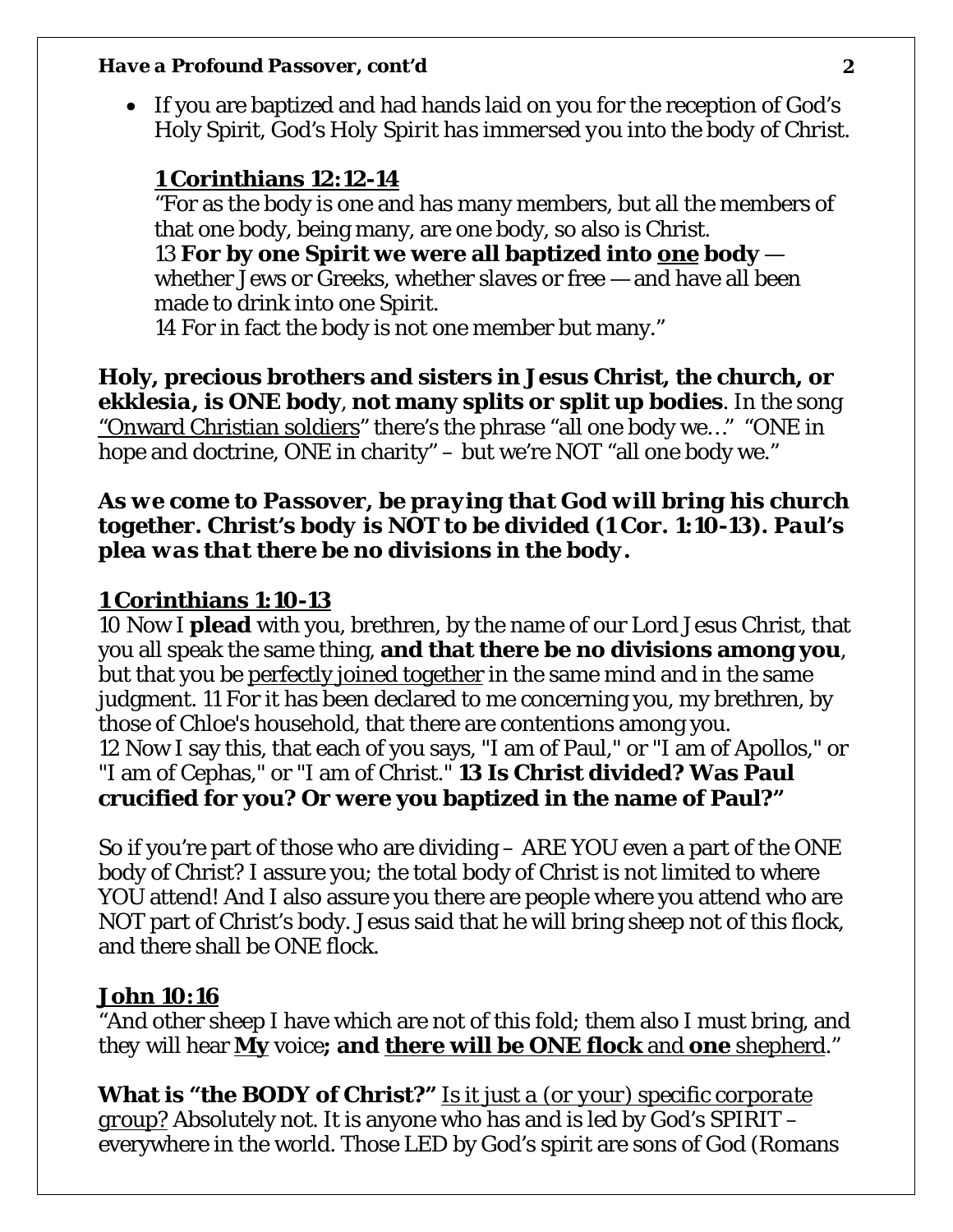8:9, 14). I'm totally convinced there are spirit-led children of God scattered in various groups that you don't recognize. Ask God to open your eyes.

The problem is – we expect the body of Christ to be composed ONLY of members who believe exactly like we do in all things. *And we over-emphasize doctrine and knowledge like the ancient Gnostics did-- but under-emphasize a profoundly close love relationship with Jesus/Yeshua*.

But notice a few things about DOCTRINE:

• Even APOLLOS did not understand fully about "the way of the Lord" (Acts 18:24-28). He was not rejected – but was gently taught by Aquila and Priscilla. Paul liked him, Paul said he planted the seed at Corinth and Apollos watered – and GOD gave the increase, the growth (1 Cor. 3:6). We never feel any sense of competition between Paul and Apollos.

# **1 Corinthians 3:5-8**

"Who then is Paul, and who is Apollos, but ministers through whom you believed, as the Lord gave to each one? 6 I planted, Apollos watered, but God gave the increase. 7 *So then neither he who plants is ANYTHING, nor he who waters, but God who gives the increase*.

8 Now he who plants and he who waters **ARE ONE**, and each one will receive his own reward according to his own labor."

*They worked together, even though the brethren started talking about being "of Paul" or "of Apollos" like brethren today speak of being of this fellowship group or that other one.* Paul was very complimentary and friendly to Apollos. Paul says he was not a good speaker (1 Cor. 2:1) but Apollos was eloquent (Acts 18:24), so it's understandable that some would prefer to listen to Apollos.

**MINISTERS**: Let's be more like Paul and bring people together. Start by being ONE with other of God's ministers-- and bringing God's people together. Encourage brethren to visit various groups – not just yours. "Christ is NOT divided" –1 Cor. 1:13.

- Some believed the resurrection of the dead was already past. Paul didn't order them thrown out of the body. NO – he explained more accurately in 1 Cor. 15.
- IN other cases, Paul says if this or that doctrinal difference is not salvational – move on. It's OK if some won't eat meat or drink wine at all for example. Read Romans 14:14-21. Some were strict vegetarians who thought any meat was unclean. Paul said not to be offensive, even if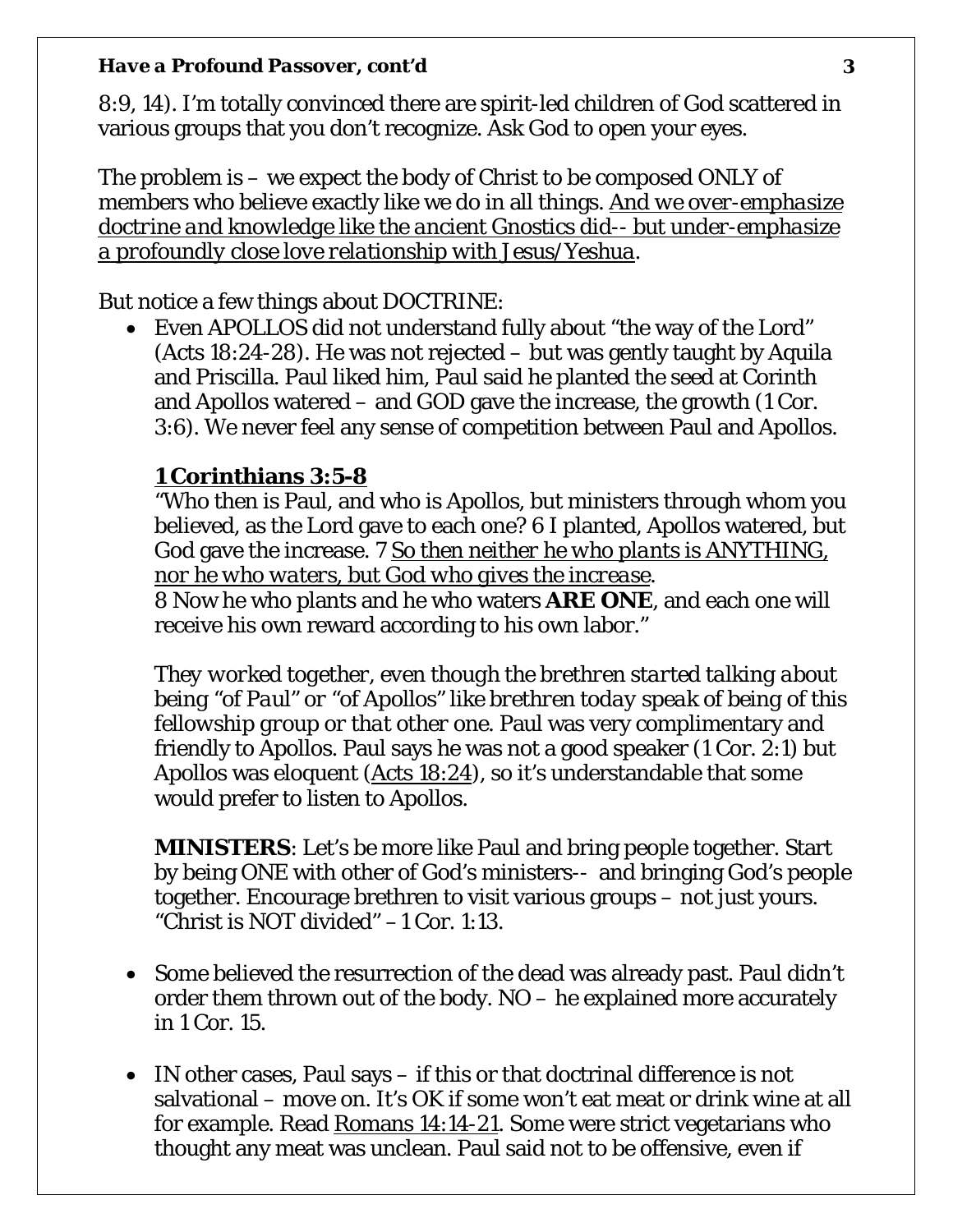someone's belief is a little off (1 Cor. 8:12-13). When we are offensive to brethren, Paul says we "sin against Christ" (v.12). WHY? *Because we're not regarding or esteeming the Lord's body – which is the church*.

• Some of God's people like to spend an hour before the teaching starts – in singing, dancing, praising God in music and dance. Some of you reject that. Don't reject God's people who – like David – liked to praise God in harp, cymbals and trumpets and dance and clapping and raising hands.

Those of you who like all that dancing and singing – don't reject those who are more conservative and quiet and private. Come together!

• If people want to call God "Abba" or Yehovah, or Yahweh -- and call Jesus Yeshua or Yahshua or Yehoshua – let's let each one worship and pray and speak of their God in the way that makes them comfortable as long as it doesn't break any laws of God. But let's come together!

*Are you hearing me? Are you hearing God's word on this?* God's people are supposed to be ONE BODY – picturing Christ. One flock.

I've said before and I'll say again: **I can't imagine Jesus Christ, Yeshua HaMashiach, marrying a Bride made up of people all claiming to be the first fruits or BRIDE of Christ, but who won't have anything to do with one another!** (2x)

**So Bride people – let's be ONE bride**. Paul said he wanted to present the church as ONE virgin. Christ is not marrying 5 or 10 virgins. He's marrying one.

### **2 Corinthians 11:2**

"For I am jealous for you with godly jealousy. For I have betrothed you to one husband, that I may **present you as A chaste virgin** to Christ."

**My point is, as we come to Passover, let's endeavor in the coming months and years to be someone who brings people together. Christ said we're either gathering or scattering his people.** If we're not helping to gather his people together, or we're doing nothing – we're scattering his people (**Luke 11:23**). Resolve hurt feelings. Bring people together.

But we have preconceived ideas of what a true believer should be like. And we refuse fellowship with spirit-led sons of God, look down on others, and put people (and God) into neat little boxes. **I believe these attitudes are a big reason we are not seeing a lot of dramatic healings** – though there are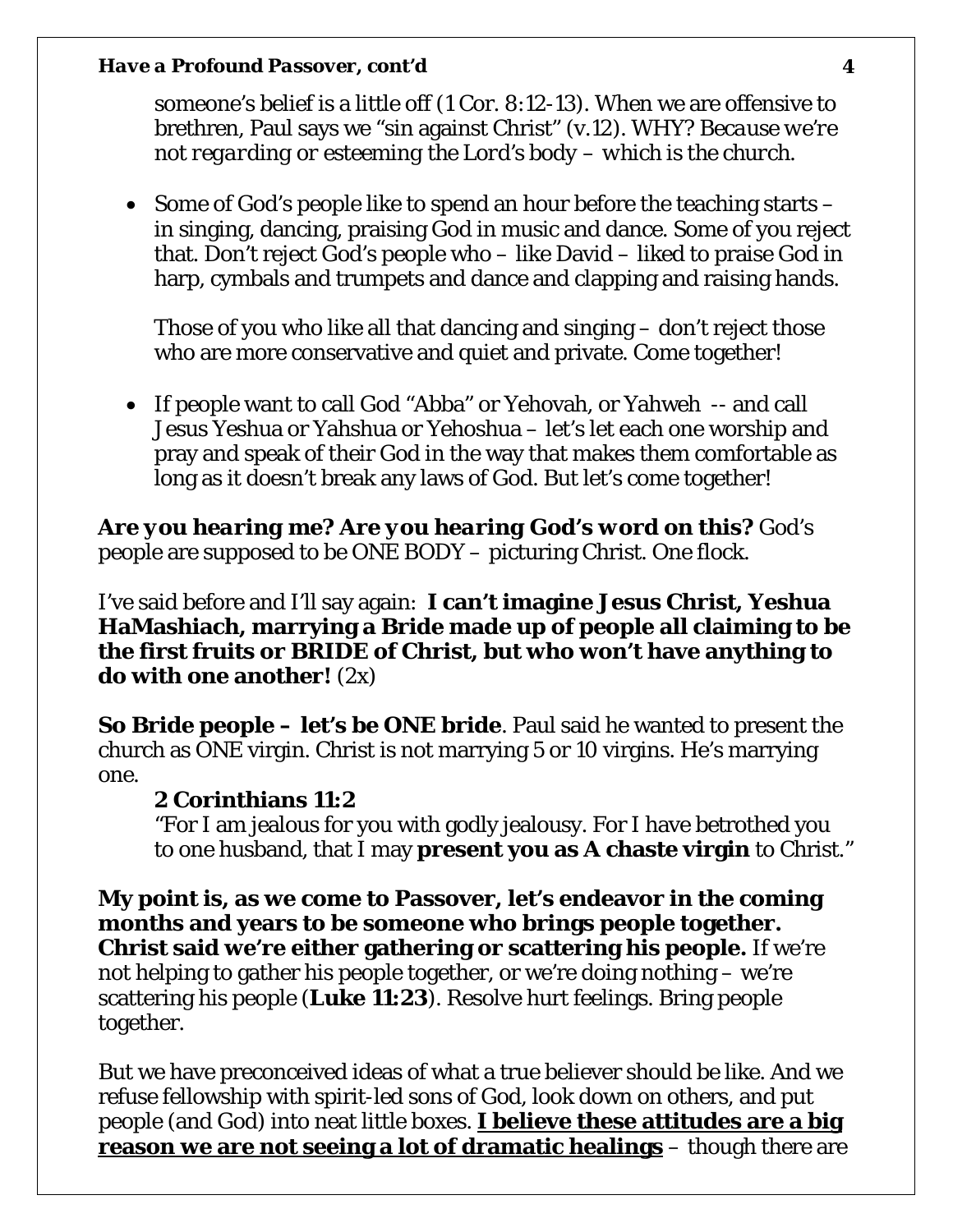some. It's partly because of not esteeming the body of Christ. That term can refer to directly to Christ himself, but in context – more likely refers to the church.

## **1 Corinthians 11:26-32**

"For as often as you eat this bread and drink this cup, you proclaim the Lord's death till He comes.

27 Therefore whoever eats this bread or drinks this cup of the Lord in an unworthy manner will be guilty of the body and blood of the Lord. 28 But let a man examine himself, and so let him eat of the bread and drink of the cup. 29 For he who eats and drinks in an unworthy manner eats and drinks judgment to himself, *not discerning the Lord's body*. 30 **For this reason many are weak and sick among you, and many sleep**. 31 For if we would judge ourselves, we would not be judged. 32 But when we are judged, we are chastened by the Lord, that we may not be condemned with the world."

So I hope we can start resolving this and start esteeming God's wide variety of types of people he is calling and be coming together truly as one body.

# *Now, as we come together, in everything we do, let's point people to Yeshua/Jesus.*

Here's what I know about THIS Passover. It's ALL about Yeshua. What a **precious and beautiful name is Jesus, Yeshua**, SAVIOR, one who SAVES. WE have a SAVIOR! **Who saved you on PASSOVER DAY** from certain death because of your and my sins. You were pronounced guilty by God the Father, but you accepted Christ in your repentance, *and so ALL your sins were placed on sinless Jesus* – and *HE* was the one pronounced guilty so *you could now be seen without sin*. And he continues to purge us of sin – 1 John 1:7. SO all of God's wrath WE had earned was placed on Jesus/Yeshua and God is no longer angry at your or me and sees us covered by the life of his precious son. We're now also seen with God's righteousness (2 Cor. 5:21).

**Focus on your relationship with Him** perhaps even more than you focus on having right doctrine and the knowledge of the truth. It's both. God is to be worshiped in spirit and truth – yes -- and we are to abide in Christ. John 15:4- 5 says that whoever abides in the Vine (Christ), will bear much fruit. How did Jesus himself define "abiding" in him? It has much to do with Passover!

### **John 6:56-57**

*"He who eats My flesh and drinks My blood abides in Me, and I in him. 57 As the living Father sent Me, and I live because of the Father, so he who feeds on Me will live because of Me."*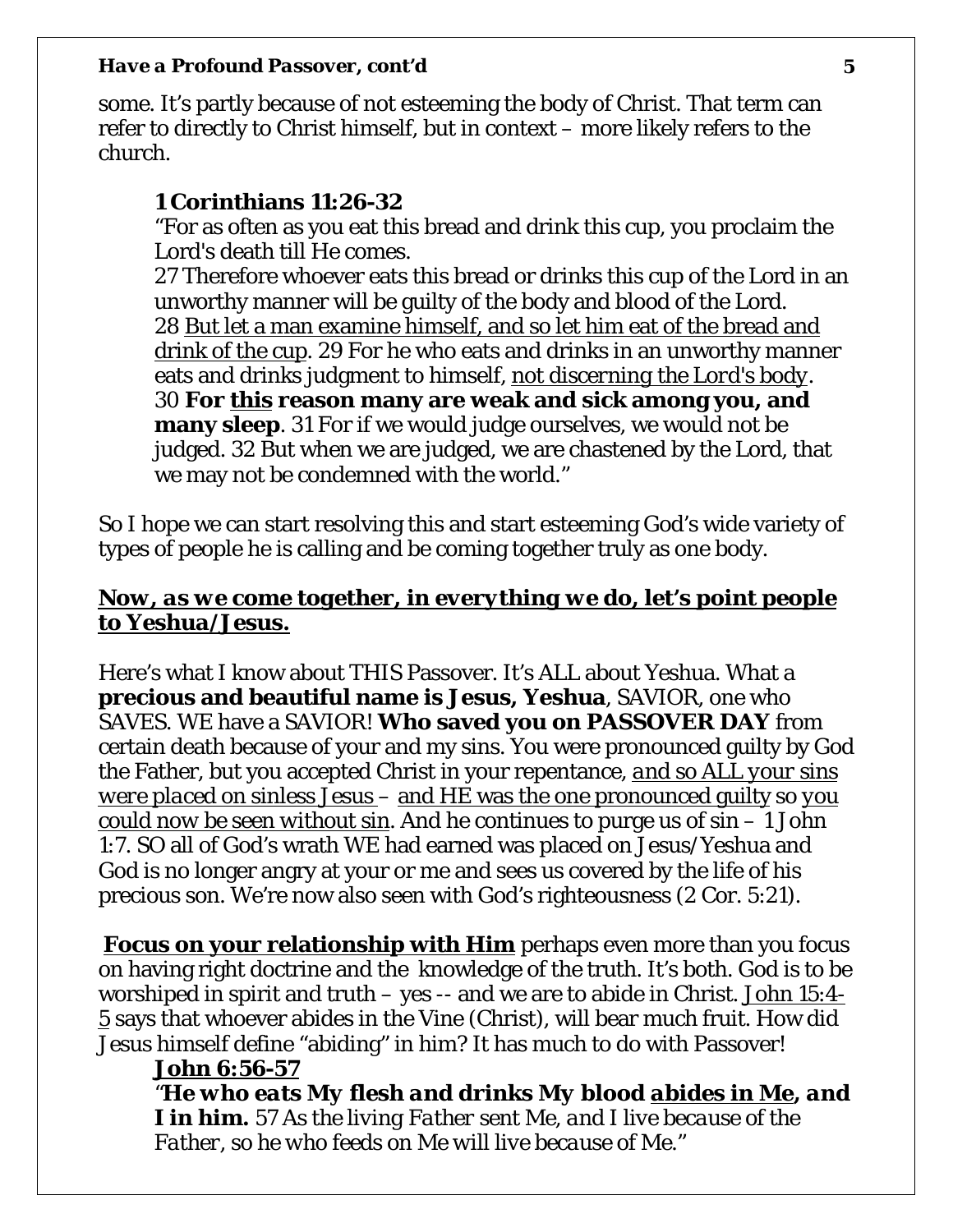So this Passover, be ready. Start now to examine yourself and where we need to let Christ live more, and how we can fight sin more. Don't just walk in at the last minute to Passover service. Have your deep self-examination going on now, before God, in repentance and joy of forgiveness – as David did in Ps 51. David –all within that one prayer – goes from deep agony to sheer joy of salvation. But seek to KNOW Yeshua/Jesus much deeper than ever before and to KNOW GOD the Father as never before.

How would you define "God's work"? Yeshua/Jesus always pointed it back to believing in him and coming to him. Watch:

#### **John 6:28-29**

Then they said to Him, "What shall we do, that we may work the works of God?"

29 Jesus answered and said to them, "THIS is the work of God, that you believe in Him whom He sent."

And here's what Jesus said to the Jews who were attacking him. He said again, it's more than just being about doctrine and Bible knowledge.

### *John 5:38-40*

*"But you do not have His word abiding in you, because whom He sent, Him you do not believe*.

39 You search the Scriptures, for in them you think you have eternal life; and these are they which testify of Me.

**40 But you are not willing to come to ME** *that you may have life***".**

So come to Jesus. Even talk and pray to him. And yes, I pray *mostly* to God our Father. But I also pray to Jesus Christ – as John did (Rev. 22:20), **as Stephen did (ACTS 7:59-60**). It's OK to pray and talk to Jesus frequently. I do. I hope you do. Jesus is GOD too. Come to HIM, that you may have life.

So be ready on Passover to come into his presence in solemn joy!

#### **Psalms 16:11**

"You will show me the path of life**; In Your presence is fullness of joy;** At Your right hand are pleasures forevermore."

So let's come on Passover knowing we're accepted, we've examined ourselves and realize we fall short – but, in Christ – **we are a new creation (2 Cor. 5:17),** so we *will* partake of HIS perfectly *unleavened*, sinless, *perfect* body and life*– as HE is the meaning of the unleavened bread we eat during Passover week*. We've already thrown out the leaven in our lives and homes –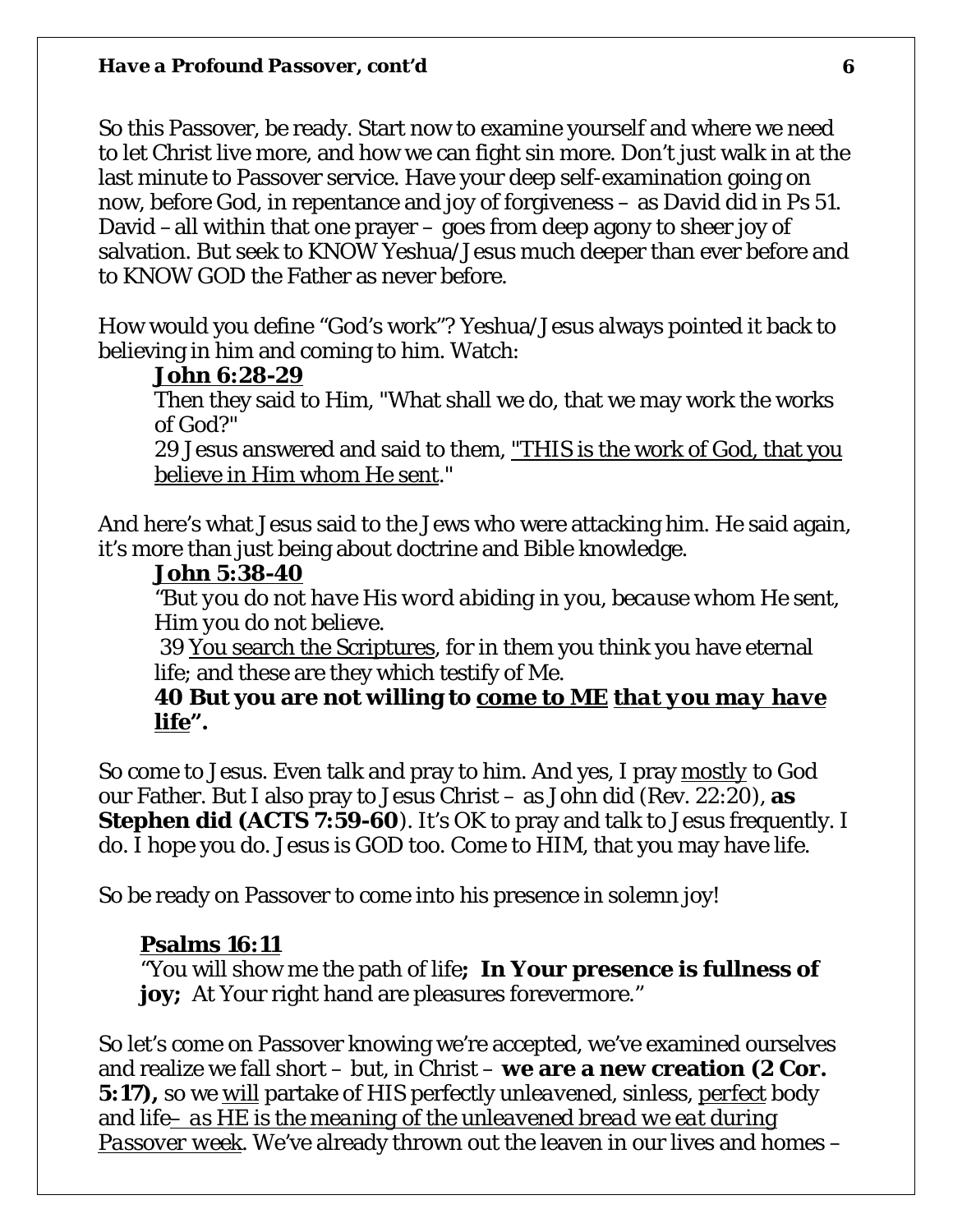and now we know that we must proceed by letting Jesus BE OUR life now, as Paul says in Colossians 3:3-4

And in Him, we have God's righteous covering. FOR by his one sacrifice on Passover day, HE perfected forever those who are being sanctified (Hebrews 10:14). That's what it says!

And like Paul, I glory and boast in the cross of my Lord (**Gal. 6:14**) and what He accomplished on that cruel instrument of death. But for us, it's the symbol of God's forgiving love for us.

Please hear my 2-part teaching on "God's perfection for us – God's way" and the teachings on God's grace and favor.

### **We should FEEL** and GRASP:

- We're all broken vessels whom God has accepted and HEALED our brokenness because of our Yeshua/Jesus.
- We've all been awful sinners with awful sins but at Passover we understand **God's love and grace for us was greater than ANY sins**. His GRACIOUS FAVOR came through Christ, wave upon wave. Hallelujah.
- **We come to Passover forgiving everyone as Christ did.** Even the worst of sinners, we would lovingly welcome into Christ's body if that person renounced his past and accepted Jesus as his savior. ANY repentant sinner accepting Jesus. Christ was a friend of sinners.

**Look at the one Jesus selected to write most of the New Testament: Paul, a terrible zealot** who had tortured and killed many of the Jerusalem brethren! **See our Lord's confrontation with Paul (Saul) on the road to Damascus (Acts 9:1-9).** And a believer there named Ananias knew perfectly well about Paul – but when Yeshua ordered him to go welcome Paul, the first words out of Ananias' mouth were "*Brother* Saul" (Acts 9:17). BROTHER. May we copy that!

• **Our God Most High, who happens to be our own Abba, our Father – did not want to spend eternity without… YOU**. So he made the way possible, he opened the door into his divine FAMILY, **through his only Son…. Jesus**, God's Passover Lamb, who takes away the sin of the world (John 1:29). So now you are a CHILD of GOD! And HE is our FATHER. All of this started because of Passover – and Yeshua – and Abba our Father.